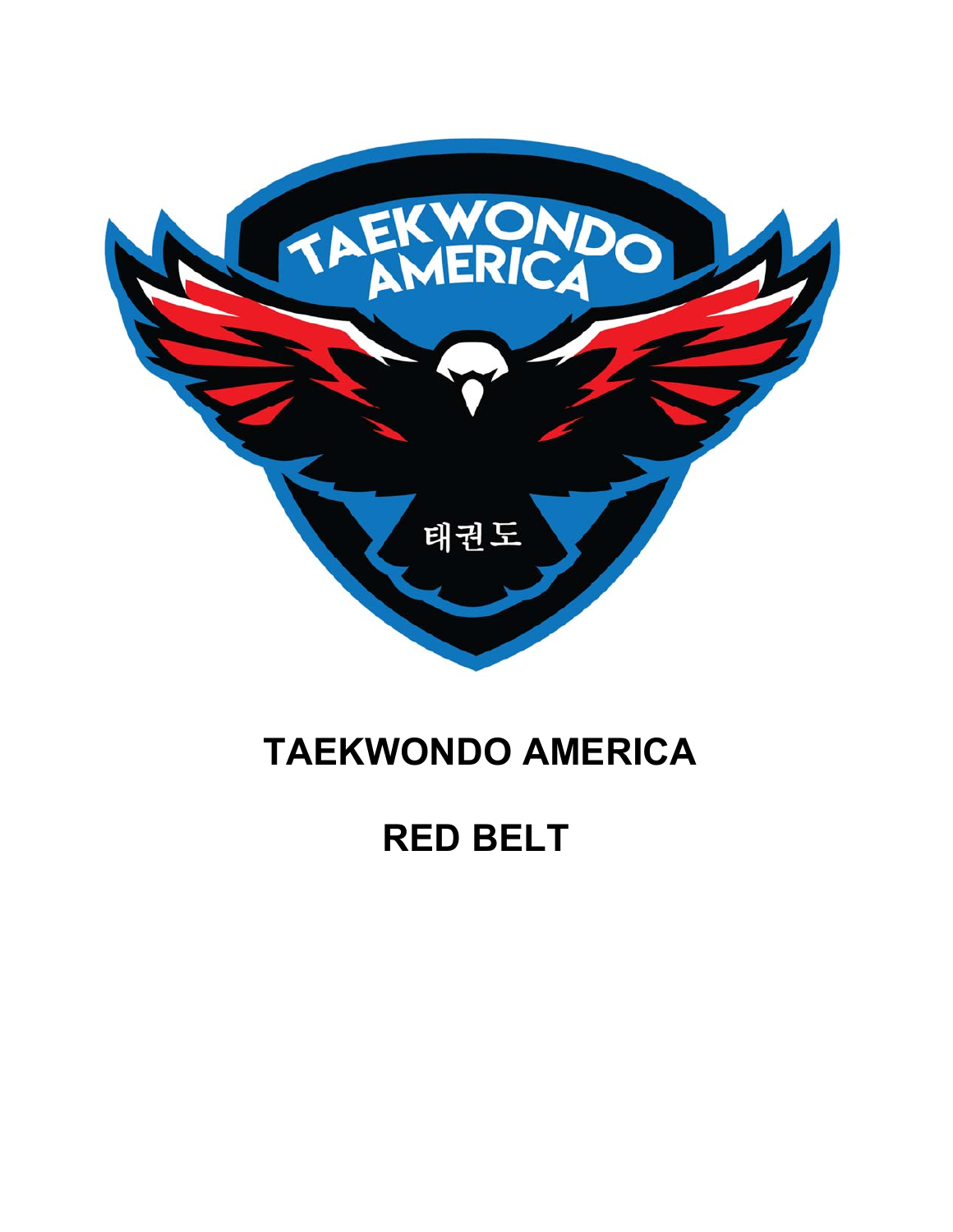# **RED AND SENIOR RED BELT**

### **PATTERN**

#### **CHOONG-MOO**

#### 31 Movements

*Was the name given to the great Admiral Hi Sun-Sin of the Yi Dynasty. He was reputed to have invented the first armored battleship (Kobukson) in 1592 A.D., which was the precursor of the present day submarine in 1592 AD. This pattern ends with the left hand attack to symbolize his regrettable death, having no chance to show his unrestrained potential checked by the forced reservation of his loyalty to the king.*

#### Stance A

| 1. | Left Knifehand Square Block                                       | Left Back Stance          |
|----|-------------------------------------------------------------------|---------------------------|
| 2. | Right Outside Knifehand Strike /Left Reverse Knifehand High Block | <b>Right Front Stance</b> |
| 3. | Right Double Knifehand Block                                      | <b>Right Back Stance</b>  |
| 4. | Left Horizontal Spearhand High                                    | Left Front Stance         |
| 5. | Left Double Knifehand Block                                       | Left Back Stance          |
| 6. | Right Side Kick                                                   |                           |
| 7. | Left Double Knifehand Block                                       | Left Back Stance          |
| 8. | <b>Right Jump Side Kick (Ki-Hap)</b>                              |                           |
| 9. | Right Double Knifehand Block                                      | <b>Right Back Stance</b>  |
|    | 10. Left Low Block                                                | Left Back Stance          |
|    | 11. Twin Grab High                                                | Left Front Stance         |
|    | 12. Right Knee Strike                                             |                           |
|    | 13. Right Reverse Ridgehand Strike High                           | Left Front Stance         |
|    | 14. Right Round Kick                                              |                           |
|    | 15. Left Spin Side Kick                                           |                           |
|    | 16. Right Double Fist Block                                       | <b>Right Back Stance</b>  |
|    | 17. Left Round Kick                                               |                           |
|    | 18. Right C-Block                                                 | <b>Right Back Stance</b>  |
|    | 19. Right Double Knife Hand Block                                 | <b>Right Back Stance</b>  |
|    | 20. Right Reverse Spearhand Low                                   | Left Front Stance         |
|    |                                                                   |                           |



Taekwondo America‐Black Belt Manual **Copyright 2011 Page | 1**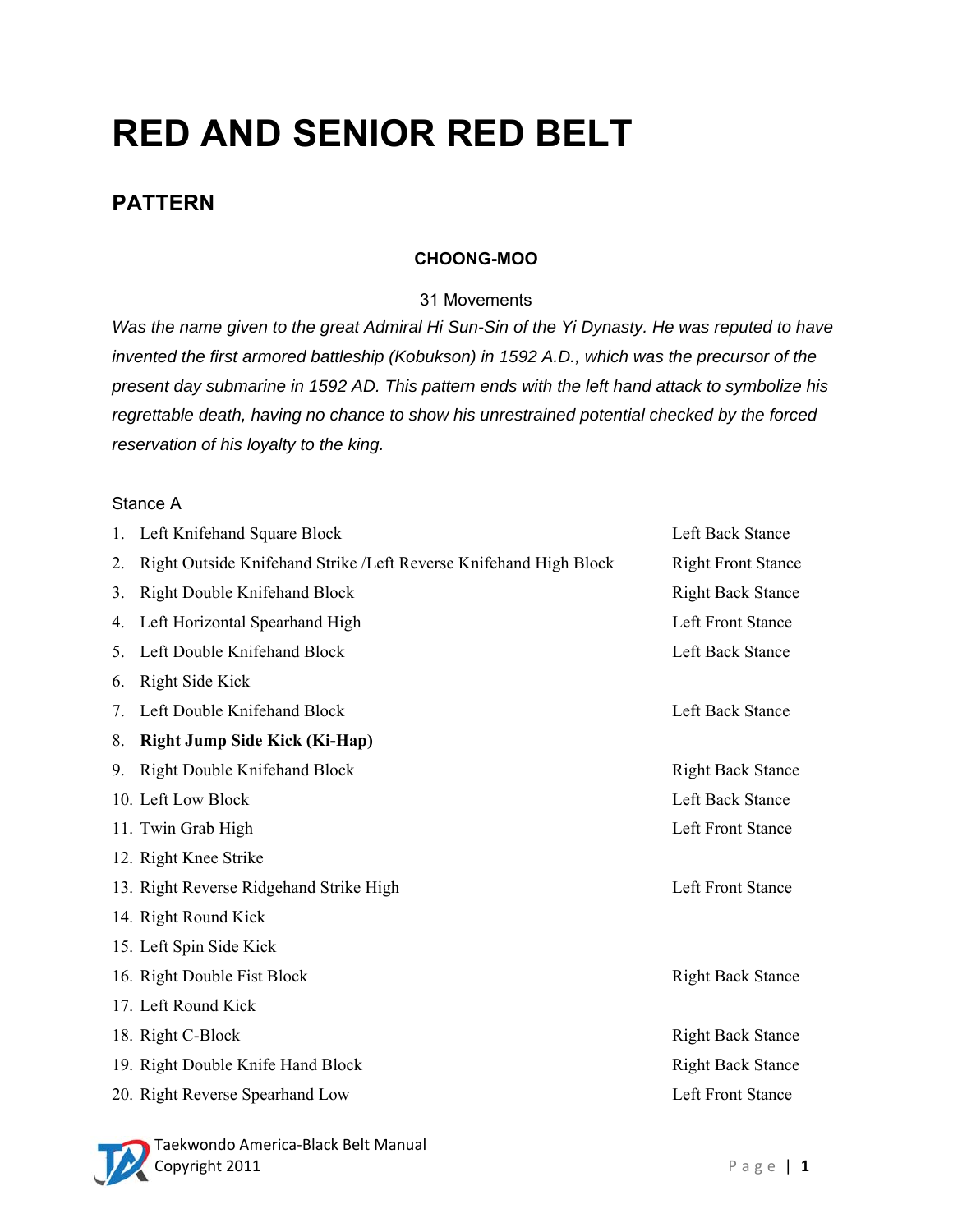- 21. Left Low Block/Right Downward Backfist Left Back Stance
- 22. Right Spearhand Middle Right Front Stance
- 23. Left Double Inner Forearm Block Left Front Stance
- 24. Right Supported Outside Block Sitting Stance
- 25. Right Backfist Sitting Stance
- 26. Right Side Kick
- 27. Left Side Kick
- 28. Right Knifehand X-Block Middle Right Back Stance
- 29. Twin Palm Upset Strike High Left Front Stance
- 30. Right High Block Right Front Stance
- 31. Left Reverse Punch High (Ki-Hap) Right Front Stance